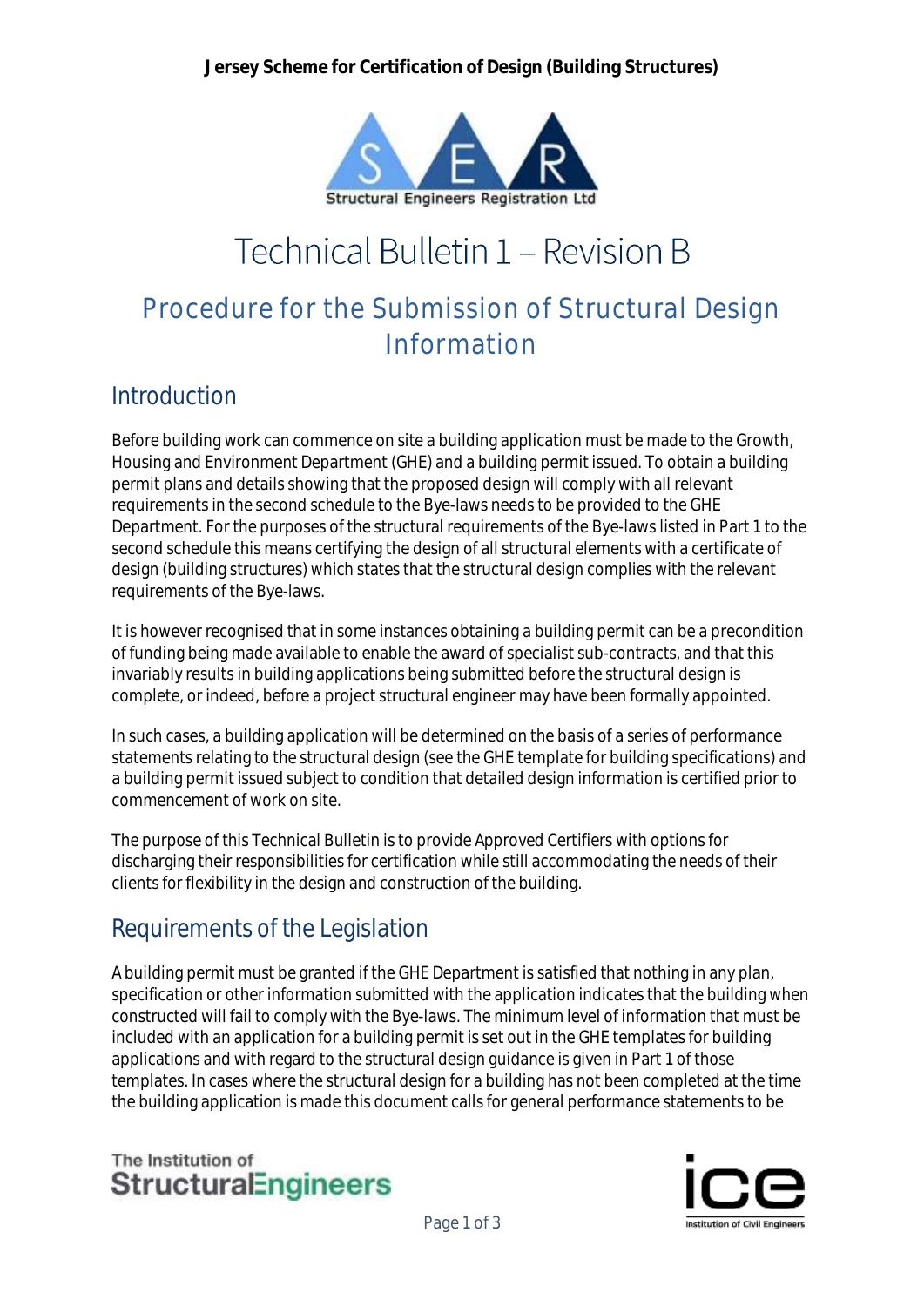given, together with outline proposals for the main structural elements and a statement that the completed design will be certified before works commence on site.

The responsibilities of Certifiers of Design (Building Structures) are defined in Bye-law 12 and these include a requirement to certify that all structural design complies with all relevant requirements in Part 1 of the second schedule. This includes all elements of the structure including details and components designed by specialist contractors.

In order for the GHE Department to undertake site inspections for construction compliance, and for it to maintain its register of building applications, it is the responsibility of the Certifier to provide sufficient information of the design to the GHE Department with each certificate issued. Design certificates must be issued to discharge a condition attached to a permit permit that relates to the structural design of the building. This means providing at least one copy of all design and reinforcement drawings and calculations which have been checked for the purposes of issuing the design certificate, and in relation to any foundation design must include a statement with regard to the assumed bearing capacity and type of ground conditions for the site.

### Conditional Approvals

Conditional approvals enable an application to be made for a building permit before the structural design is finalised, and thus gives the applicant more time to coordinate the structural design. They also enable an earlier site start by allowing design certificates to be issued for those elements of the building which are to be constructed first. A design certificate for piling and substructure for example may be lodged as soon as those elements have been certified and work may commence on those elements very quickly thereafter.

The Approved Certifier must certify the design for the whole project but can choose to do this in one or more stages. Where certificates are issued for separate stages of the design, the latest certificate covers the work certified in all stages up to that point. It is the responsibility of a Certifier to make sure that a design certified for a particular stage is also consistent with the design of any previously certified stages. Normally, one Certifier will sign all of the certificates submitted for a particular project, but in situations where this is found not to be possible the procedure set out in the scheme guide needs to be followed. Work on subsequent stages must not commence on site until design certificates for these have been submitted to the GHE Department and acceptance is acknowledged.

The choice of appropriate stages for certification is a matter for agreement between the Certifier and the GHE Department. However, design certificate(s) must be provided for all structural elements that are shown on the building permit plans, before work on those elements commences on site. Approved Certifiers cannot limit or qualify the scope of work covered by their certificate which must relate to all structural design covered by the Building Permit.

Standard components or details will frequently be designed by a specialist contractor who has not been chosen at the time when the Building Permit application is lodged. Typical components which may fall into this group are manufactured timber roof trusses, steelwork connections or piling. Other key structural components may be chosen on the basis of information presented in manufacturer's catalogues or test certification; however these also may not be specified at the time the building application has been lodged. Precast floor units or anchor fixings can also fall into this category. These details often have a vital role in ensuring the integrity and performance of the structure and without question fall within the scope of the structural certification process.